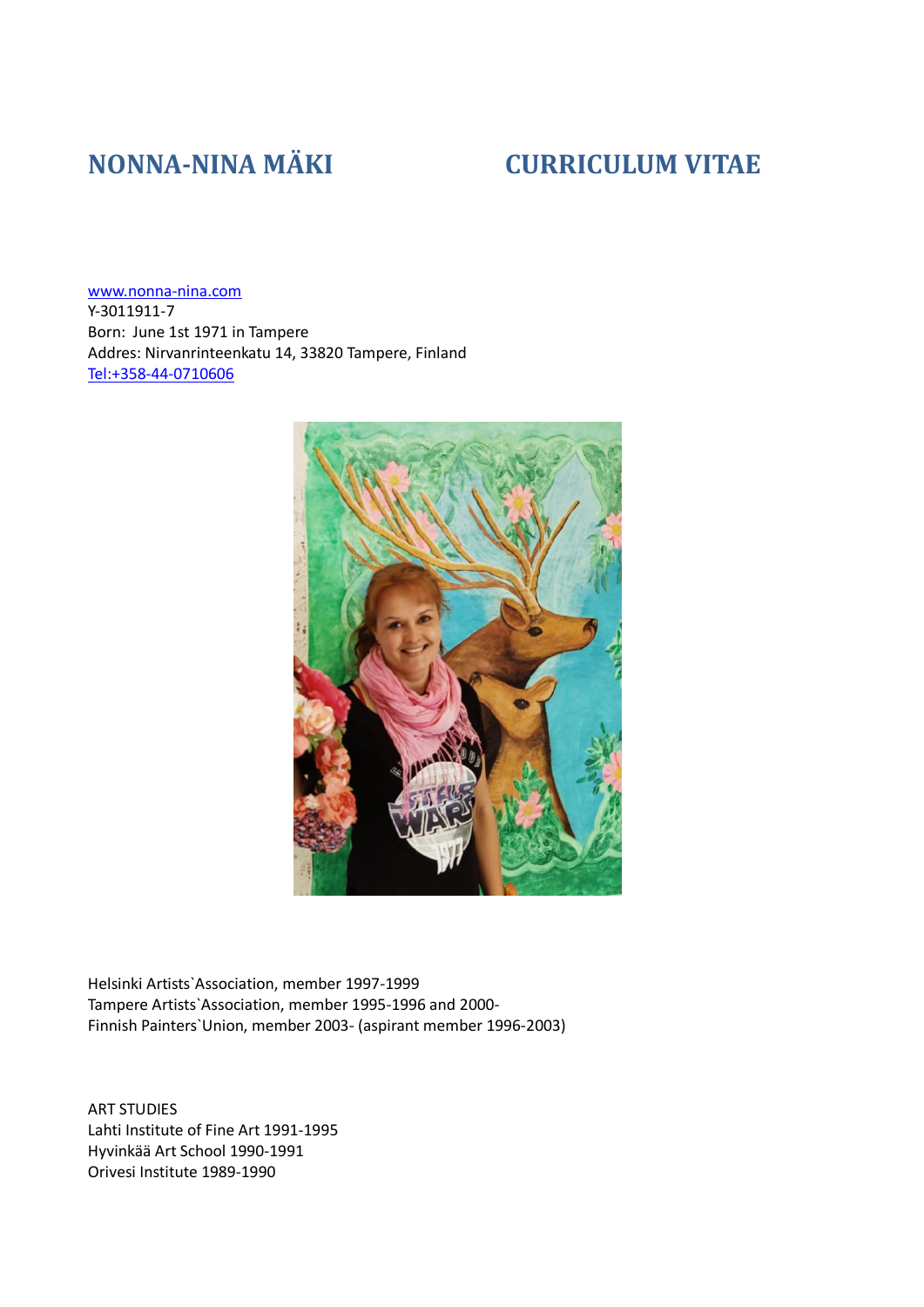# PRIVATE EXHIBITIONS

Art Center Väinölä, Varkaus, Finland, April 2021, Galleria 2, Pirkkala, January-February 2021, FinnMedi`s Ellipsi Restaurant, Tampere, August-September 2019, Steiner Day Care Center Sinilintu, Tampere, April 2018, Library of TS, Adyar, Chennai, India January 2018, L.B.C Dining Hall, Adyar, Chennai, India Janyary 2018, Central office building of City of Tampere, November-December 2017, AVA-Gallery, Helsinki, August 2017, Pirkanmaa Home for terminal patients, Tampere, April 2017, Terra-Hall, Kangasala, June 2017, FinnMedi`s Ellipsi Restaurant, Tampere, June-July 2017, Kreivilä, Forssa, June, 2017, Blavatsky Bungalow, Chennai, India Janyary 2017, Kreivilä, Forssa, June, 2016, Jade-Gallery, Helsinki, March 2016, Blavatsky Bungalow, Chennai, India, November -January 2015-16, 20-year jubilee exhibition, Nokia Arthouse, October-November 2013, Kreivilä, Forssa, June 2013, Tieto-Gallery, Tampere, July 2012, Wärjäämö, Tampere, January-March 2012, Kreivilä, Forssa, June2011, Gottage of Runeberg, Haihara, Tampere June-July 2011, Tampere University Hospital, cafeteria, June-July 2010, Wärjäämö, Tampere, February 2010, Ava-Gallery, Helsinki, February 2010, Cultural School of Eräjärvi, Orivesi, November-Desember 2008, Gallerie Nunes, Helsinki, August 2008, Madetoja Hall, Oulu, May 2008, Tampere University Hospital, cafeteria, January-February 2008, Madetoja Hall, Oulu, May 2007, Tampere Hall, January-February 2007, Central office building of Tampere, January-February 2007, Wärjäämö Gallery, Tampere, October 2006, FinnMedi`s Ellipsi Restaurant, Tampere, October-November 2006, Library of Pispala, Tampere, April 2006, Madetoja Hall, Oulu, May 2006, Gallery Saskia, Tampere, November 2005, Madetoja Hall, Oulu, May 2005, Pirkanmaa Home for terminal patients, Tampere, May-April 2005, Tampere University Hospital, cafeteria, March-April 2005, Aurinkotalo, Tampere, September-November 2004, Madetoja Hall, Oulu, May 2004, Sumelius Hall, Tampere, November-Desember 2003, Exhibition Hall Taivaan Valkeat, Levi Center, Sirkka, August-September 2003, Gallery Valkoinen Sulka, Tampere, 2003-2004, Hämeenlinna Cultural Centre, July-August 2003, Gallery Saskia, Tampere(grant exhibition) May-April 2003, Madetoja Hall, Oulu, May 2003, Central office building of City of Tampere, April- June 2003, Gallery 5, Oulu, February-March 2003, Madetoja Hall, Oulu, May 2002, Cafe Kahveri, University of Tampere, May 2002, Tampere Hall, March-April 2002, Mältinranta Art Center, Tampere, March-May 2001, Gallery BE`19, Helsinki, March-May 2001, Gallery Jangva, Helsinki, January-February 1998, Nokia Art House, Nokia, August-September 1997, Gallery Katariina, Helsinki, March-May 1997, Gallerie Pelin, Helsinki, November-Desember 1995, Gallerie Pelin, Helsinki, September-November 1993, Window Gallery, Lahti, Desember 1991

# JOINT EXHIBITIONS

Hotel Terra da Finlandia Penedo, Brasilia Desember-Janyary 2021-2022, Museu dos Correios Brasilia, Brasilia, January 2022, AVA Casa Franca Brasil, Rio de Janeiro, Brasil, November-Desember 2021,AVA-Galleria, Helsinki, October 2021, BELA Biennal, Kaapelitehdas, Helsinki, July 2021, Hopeinen Lyhty, Tampere, Finland, June 2021, Hella Galleria, Kauhajoki, Finland February 2021, Telakka, Tampere, Finland, November 2020, Florist's diary, Paviljong of Hietaniemi, Helsinki, Finland August 2019, Berlin Exhibition, AVA Galleria, Helsinki, Finland 2019, Berlin Exhibition, TBA November 2019, PINK Exhibition, AVA Galleria, Helsinki, Finland, October 2019, PINK Exhibition, United Nations Headquarters, USA, October 2019, AVA Art Festival, AVA Galleria, Helsinki, Finland, June 2019, AVA Art Festival, Enokojima Art, Culture and Creative Center, Osaka, Japan, April-June 2019, Biennal of European and Latin American Contemporary Art, Museu Centro Correios or Casa Franca, Rio de Janeiro, Brazil, March-April 2019, Pink, AVA Gallery, Helsinki, Desember 2018, Pink, United Nations Headquarters, New York, USA, November 2018, Pink, 4W43 Gallery, New York, USA, November 2018, Biennal of European and Latin American, Contemporary Art, Cable Factory, Helsinki, June-July 2018 , Ava Gallery, Helsinki, June 2016, United Nations headquarter, New York, USA, May 2016, EKY Terra, Kangasala, August 2015, EKY Villa Armas, Kangasala, September 2014, Dream and reality borderlands, Galleria Fogga, Helsinki, August-September 2013, Artigo Rio, Rio de Janeiro, Brazil, July 2013 , Espaco Cultural Olivetti, Sao Paulo, Brazil, July 2013, ArtExpo, New York, USA, March 2013, EKY, Historical Museum and Art Gallery, Balchik, Bulgary, July 2012, EKY, Art Cowshed Mikkola, Pälkäne, June 2012, Carrousel Du Louvre, Paris, France, October, 2011, CASO-Galleria, Osaka, Japan, October, 2011, Mail Art